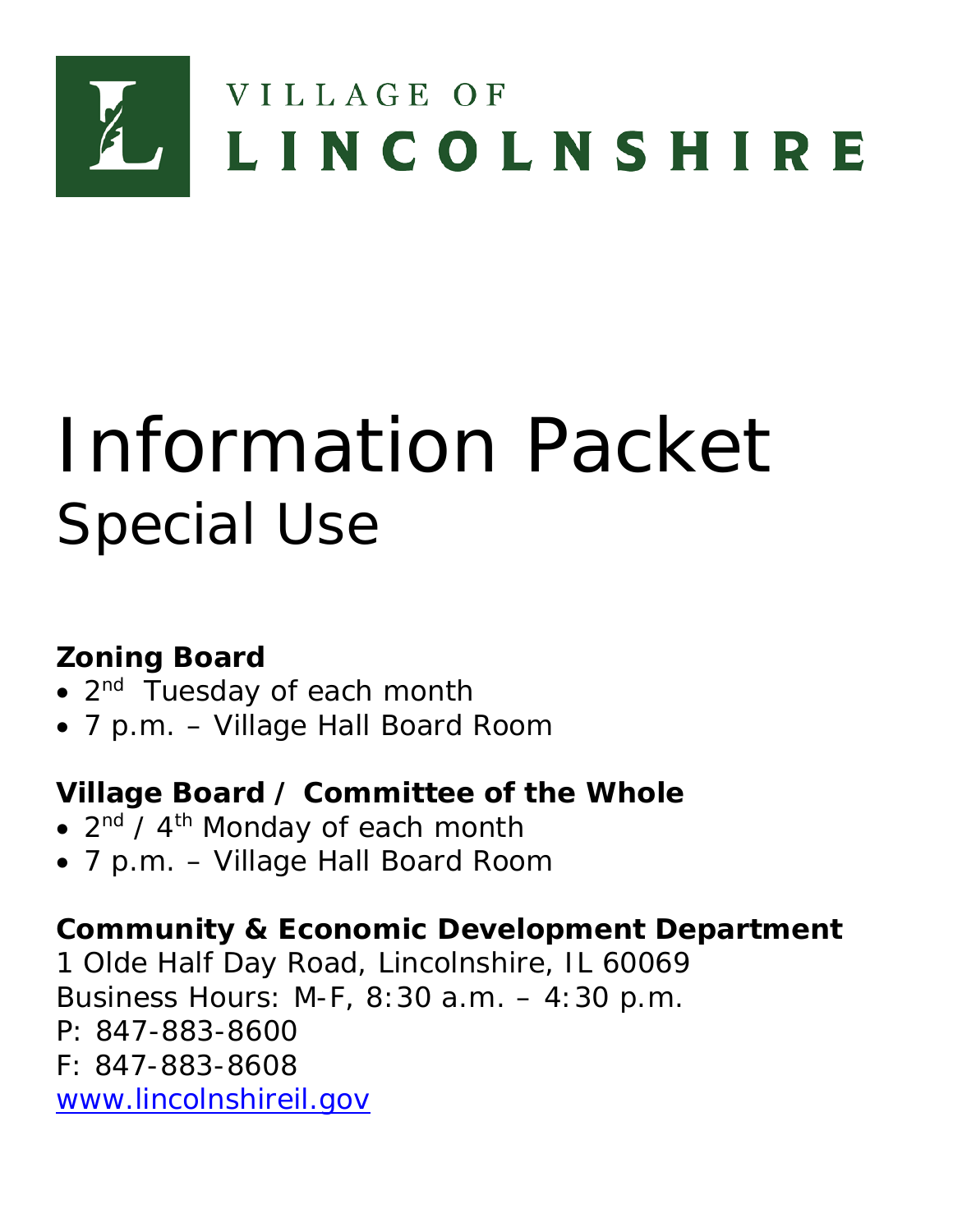#### **STEP 1: PRELIMINARY STAFF REVIEW**

#### **A. Applicant Due Diligence**

Applicants are encouraged to review [Section 2-6](https://www.lincolnshireil.gov/sitemedia/documents/quick_links/village-code/title-2/code0206.pdf) and [Section 6-14-3](https://www.lincolnshireil.gov/sitemedia/documents/quick_links/village-code/title-6/code0614.pdf) of the Lincolnshire Village Code to familiarize themselves with the Zoning Board (ZB) purpose, administrative duties, and procedures. Additional information pertaining to the administration process for Special Use applications can be found in **Section 6-14-8** and **Section 6-14-11** of the Lincolnshire Village Code. Applicants with Special Use proposals involving an architectural component are also encouraged to review [Section 2-3](https://www.lincolnshireil.gov/sitemedia/documents/quick_links/village-code/title-2/code0203.pdf) and [Section 6-14-5](https://www.lincolnshireil.gov/sitemedia/documents/quick_links/village-code/title-6/code0614.pdf) of the Lincolnshire Village Code to familiarize themselves with the Architectural Review Board (ARB) purpose, administrative duties, and procedures.

#### **B. Initial Meeting with Staff**

A meeting with Community & Economic Development (CED) staff is recommended prior to submitting any application materials.

#### **C. Preliminary Staff Review**

Before a request is scheduled on a meeting agenda, the following documents must be submitted in electronic PDF format to CED staff for review (additional materials may be required, as determined by CED staff):

- *Letter of Request:* a letter summarizing the Special Use request, proposed business operations, and detailed narrative outlining the reasons for the request.
- *Conceptual Site Plan:* the general location and size of all buildings, parking and traffic circulation areas, landscaped areas, and preliminary site data chart must be provided on the conceptual plan.
- *Existing and Proposed Floor Plan:* interior space layout occupied by existing and proposed uses.

Applications to amend an existing Special Use are classified as follows, per Section [6-14-11-F](https://www.lincolnshireil.gov/sitemedia/documents/quick_links/village-code/title-6/code0614.pdf) of the Lincolnshire Village Code:

- Major Amendments: any application not categorized as a minor amendment is treated as a major amendment and shall proceed to Step 2.
- *Minor Amendments:* any change which does not substantially alter the nature of the approved use(s), increase the intensity of the approved use(s), or substantially increase the scale of structures or site improvements associated with the approved Special Use(s). Applications for a minor amendment may be approved by the Zoning Board and/or ARB without the holding of a public hearing, and shall proceed to Step 6 or 7.

Once the above materials have been reviewed for completeness, the applicant will receive review comments (if any) of items that require further attention prior to a pre-application meeting at the Village Board during a Committee of the Whole (COW) meeting (Step 2) (if a major amendment) or Zoning Board and/or ARB (Step 6 or 7) (if a minor amendment).

#### **STEP 2: COMMITTEE OF THE WHOLE – PRE-APPLICATION MEETING (for new Special Uses or major amendments)**

New Special Use applications or major amendments to existing Special Use permits are evaluated on a preliminary basis for initial comment and potential referral to advisory boards by the Village Board during their Committee of the Whole meeting  $(2^{nd}$  and  $4^{th}$  Mondays of each month).

**One electronic copy in PDF format** of the following materials must be submitted a **minimum of three weeks** prior to a regularly scheduled COW meeting for the pre-application meeting. All final materials must be submitted electronically in PDF format **a minimum of one week** prior to the meeting. Incomplete and/or late submittals are not accepted.

• *Letter of Request***:** a letter directed to the Mayor & Village Board of Trustees summarizing the Special Use request, proposed business operations, and detailed narrative outlining the reasons for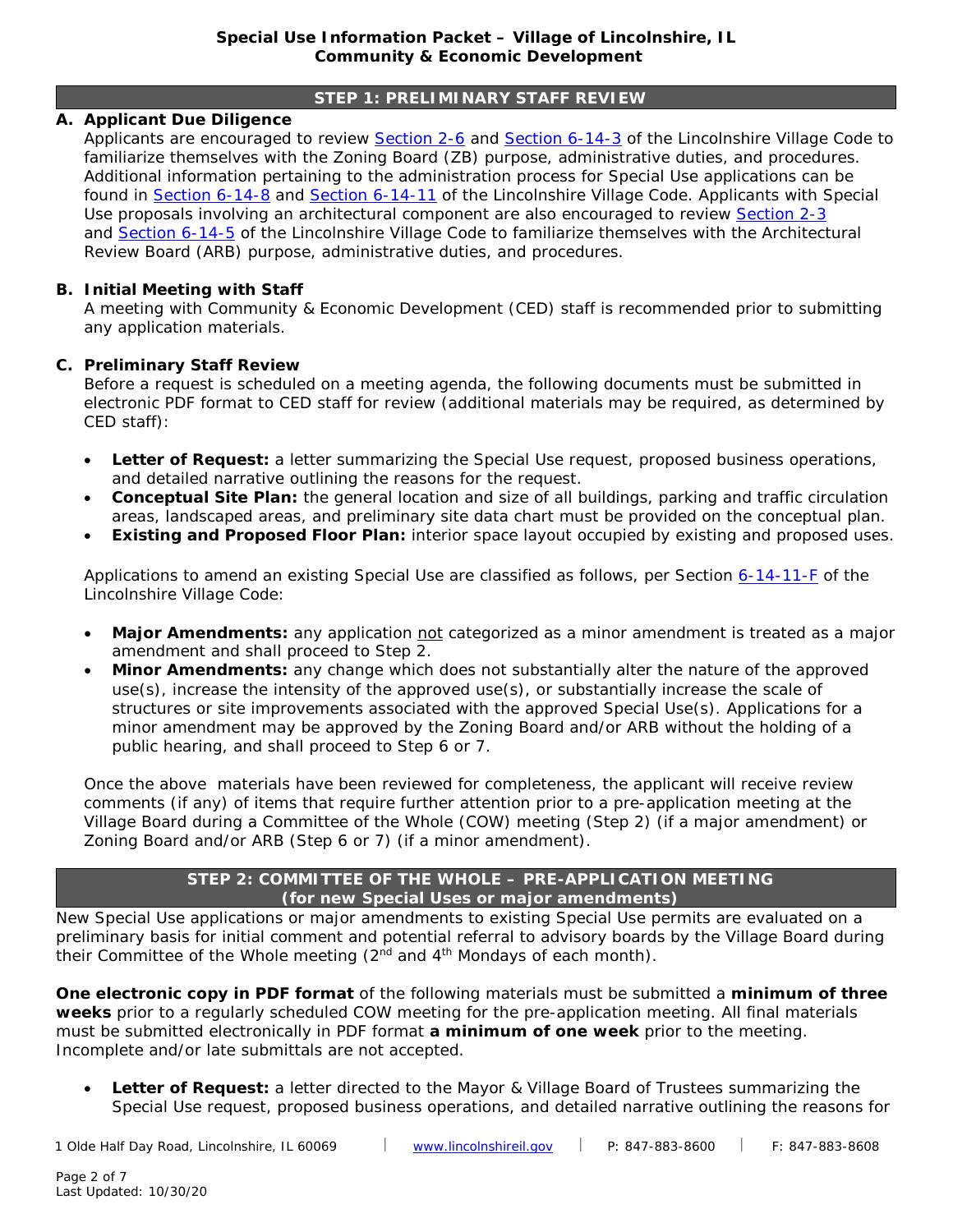the request.

- *Conceptual Site Plan***:** the general location and size of all buildings, parking and traffic circulation areas, landscaped areas, and preliminary site data chart must be provided on the conceptual plan.
- **Other:** any other information that may be necessary to demonstrate the request.

#### **STEP 3: APPLICATION & FEES (for new Special Uses or major amendments)**

Following the Village Board's referral during the pre-application meeting, the applicant shall submit the following prior to proceeding to the next step:

- *Application:* a completed [Planning & Zoning Application.](https://www.lincolnshireil.gov/sitemedia/documents/quick_links/permits-applications-policies/Plan_Zoning_App.pdf)
- **Fees:** required fees (see page 4 of the Planning & Zoning Application).

#### **STEP 4: DEVELOPMENT REVIEW TEAM (for Special Uses with development proposals)**

Prior to the application advancing to the Zoning Board and/or the Architectural Review Board, the Village's Development Review Team (DRT) will conduct a review of the development proposal in conjunction with the Special Use request. The DRT consists of village staff and representatives from the respective fire protection district charged with reviewing the submittal for compliance with the Lincolnshire Village Code, as well as reviewing preliminary/conceptual site development plans for all applications (excluding singlefamily residential development). The DRT strives to achieve a mutually acceptable site design and improvement solutions to site specifics. Based on the scope of the development proposal, more than one DRT meeting may be needed. Written review comments will be issued to the applicant within 10 business days following the scheduled meeting. No final or binding decision is rendered by the DRT. Instead, DRT comments prepare the applicant for further review by advisory boards and potential approval by the Village Board. Additional information on the DRT can be found in [Section 6-14-6](https://www.lincolnshireil.gov/sitemedia/documents/quick_links/village-code/title-6/code0614.pdf) of the Lincolnshire Village Code. A **minimum of seven paper copies** of the documents listed in "Step 7: Architectural Review Board" section of this packet must be submitted before a DRT meeting is scheduled. Incomplete submittals are not accepted.

#### **STEP 5: PUBLIC NOTIFICATION**

Before the application is considered by the Zoning Board, the applicant must first provide public notice of the public hearing. Once a public hearing date is determined, the applicant will receive an electronic copy of the public hearing language for use in mailing the required public notices to property owners of record of surrounding parcels. Subject properties smaller than 3 acres require notification within 250 feet of the subject parcel. Subject properties that are 3 acres or larger require notification within 500 feet of the subject parcel. Public notice must be published in a newspaper of general circulation and letters mailed to taxpayers of surrounding lots 15-30 days prior to the public hearing via first-class or certified mail. The applicant must submit a completed Notification of Public Hearing Affidavit (see page 6 of the Planning & [Zoning Application\)](https://www.lincolnshireil.gov/sitemedia/documents/quick_links/permits-applications-policies/Plan_Zoning_App.pdf) to staff no later than four business days prior to the Zoning Board public hearing. **In order for staff to schedule a public hearing date, please refer to Step 6 below regarding materials and submittal deadline requirements.**

#### **STEP 6: ZONING BOARD**

Following the Village Board's referral during the pre-application meeting at the Committee of the Whole meeting (if applicable), as well as the DRT review (if applicable), the Zoning Board will hold a public hearing to consider the application and the findings of fact (see [Section 6-14-11-D](https://www.lincolnshireil.gov/sitemedia/documents/quick_links/village-code/title-6/code0614.pdf) of the Lincolnshire Village Code for the respective findings of fact for Special Use requests). The materials identified below must be submitted for staff review for completeness and to determine the public hearing date of the Zoning Board (2<sup>nd</sup> Tuesday of the month).

**One electronic copy in PDF format** must be submitted a **minimum of three weeks** prior to a regularly scheduled ZB meeting in order for the applications to be docketed. All final materials must be submitted a **minimum of one week** prior to the meeting. Final materials should be **shared** 

1 Olde Half Day Road, Lincolnshire, IL 60069 [www.lincolnshireil.gov](http://www.lincolnshireil.gov/) P: 847-883-8600 F: 847-883-8608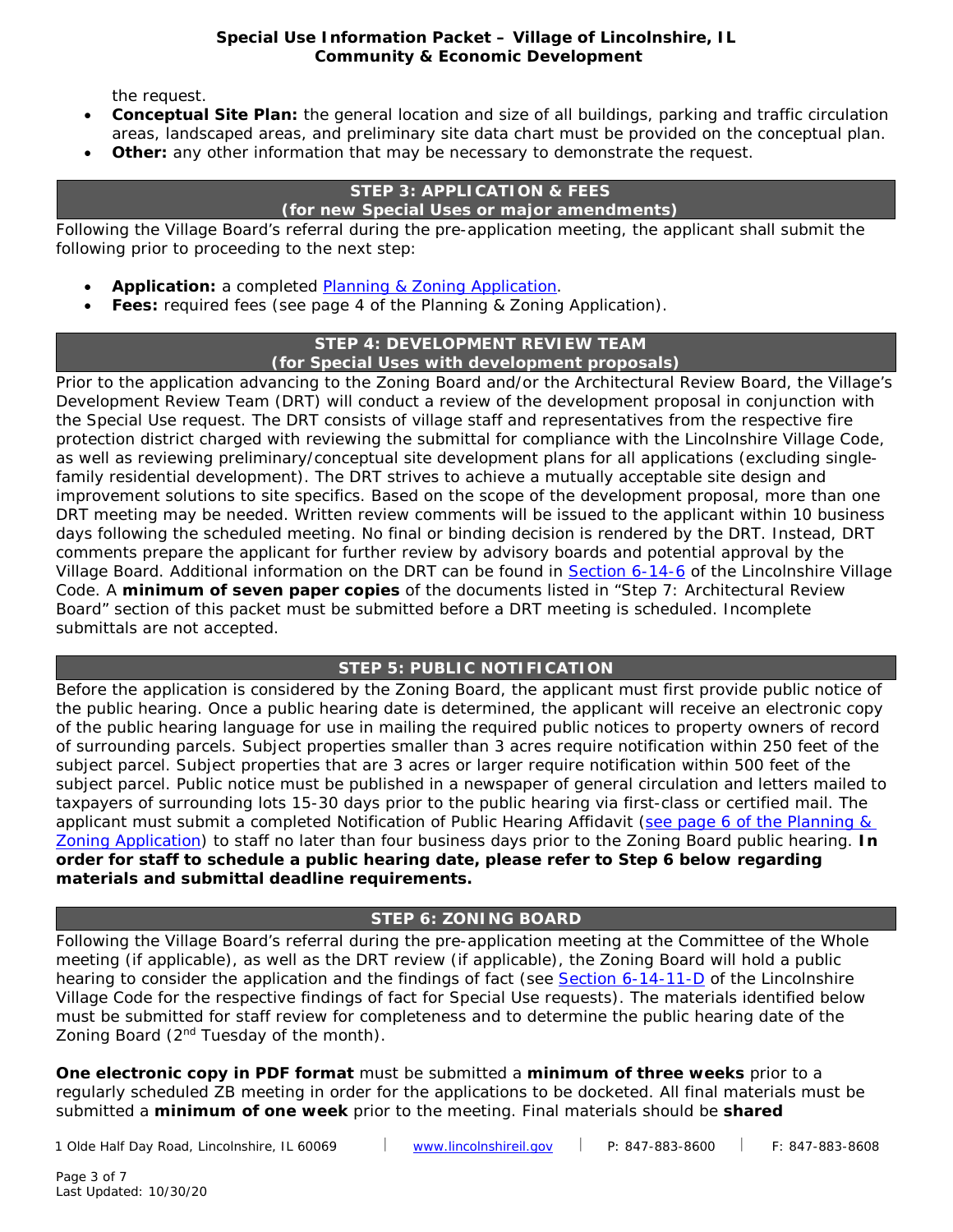**electronically in PDF format** as well as **minimum of 12 paper** copies no larger than 11" x 17" format.

#### **A. Major Amendments**

- **Letter of Request:** a letter directed to the Zoning Board summarizing the special use request and detailed narrative outlining the reasons for the request.
- *Site Plan (including but not limited to):*
	- o Drawn to an engineer scale ratio (i.e.,  $1''=20'$ ,  $1''=30'$ ,  $1''=40'$ , etc.) and noted on the plans.
	- o Illustrate the location and size of all buildings, parking and loading areas, drives, walks, refuse enclosures, signs, lighting, and identify paving materials on the plans.
	- o Identify the required and proposed building setbacks based on the appropriate zoning district and/or building height.
	- o Identify detailed dimensions of all site improvements.
	- o Include a site data chart, with the following information:
		- Zoning classification of the subject property. Total gross area of the entire site.
		- Total net area of the site (i.e., reduction from right-of-way dedication, etc.). Total gross area of impervious surfaces.
		- **Total gross area of open space.**
		- **Total gross area of all buildings by each type of use.**
		- Total floor area ratio (FAR), including support spaces (i.e., corridors, bathrooms, storage, mechanical rooms, etc.).
		- Building height at tallest measurement (including any rooftop equipment/screens).
		- Total number of code required parking, including A.D.A. spaces and loading berths per each use.
		- Total number of provided parking, including A.D.A. spaces and loading berths.
- **Existing and Proposed Floor Plan:** interior space layout occupied by existing/proposed uses.
- *Findings of Fact:* The applicant must submit detailed written evidence to support the findings of fact as described in [Section 6-14-11-D](https://www.lincolnshireil.gov/sitemedia/documents/quick_links/village-code/title-6/code0614.pdf) of the Lincolnshire Village Code for the Zoning Board's consideration at a public hearing. Each item below must be specifically addressed in the written submittal. The Zoning Board must find that each of the findings of fact has been or will be satisfied based on the evidence presented by the applicant at the public hearing in order to recommend approval.
- *ARB Required Materials (if necessary):* see Step 7 below for required ARB materials.

#### **B. Minor Amendments**

- *Application:* [Planning & Zoning Application.](https://www.lincolnshireil.gov/sitemedia/documents/quick_links/permits-applications-policies/Plan_Zoning_App.pdf)
- **Fees:** all required fees (see page 4 of the Planning & Zoning Application).
- **Letter of Request:** a letter directed to the Zoning Board summarizing the special use request and detailed narrative outlining the reasons for the request.
- *Supporting Documentation:* documentation and/or plans identifying the specifics of the minor amendment request.

### **STEP 7: ARCHITECTURAL REVIEW BOARD**

#### **(for Special Uses with development proposals)**

Upon completion of plan review by the DRT, the final Architectural Review Board (ARB) documents identified below must be submitted for staff review to determine completeness prior to the application being docketed on an ARB agenda (3<sup>rd</sup> Tuesday of each month).

**One electronic copy in PDF format** of the preliminary ARB submittal must be submitted a **minimum of three weeks** prior to a regularly scheduled ARB meeting. All final materials must be submitted a **minimum of one week** prior to the meeting. Final materials should be shared **electronically in PDF format** as well as **minimum of 12 paper copies** no larger than 11" x 17" format.

- *Application (if a minor amendment):* [Planning & Zoning Application](https://www.lincolnshireil.gov/sitemedia/documents/quick_links/permits-applications-policies/Plan_Zoning_App.pdf)
- *Fees (if a minor amendment):* all required fees (see page 4 of the Planning & Zoning

1 Olde Half Day Road, Lincolnshire, IL 60069  $\qquad$  [www.lincolnshireil.gov](http://www.lincolnshireil.gov/) | P: 847-883-8600 | F: 847-883-8608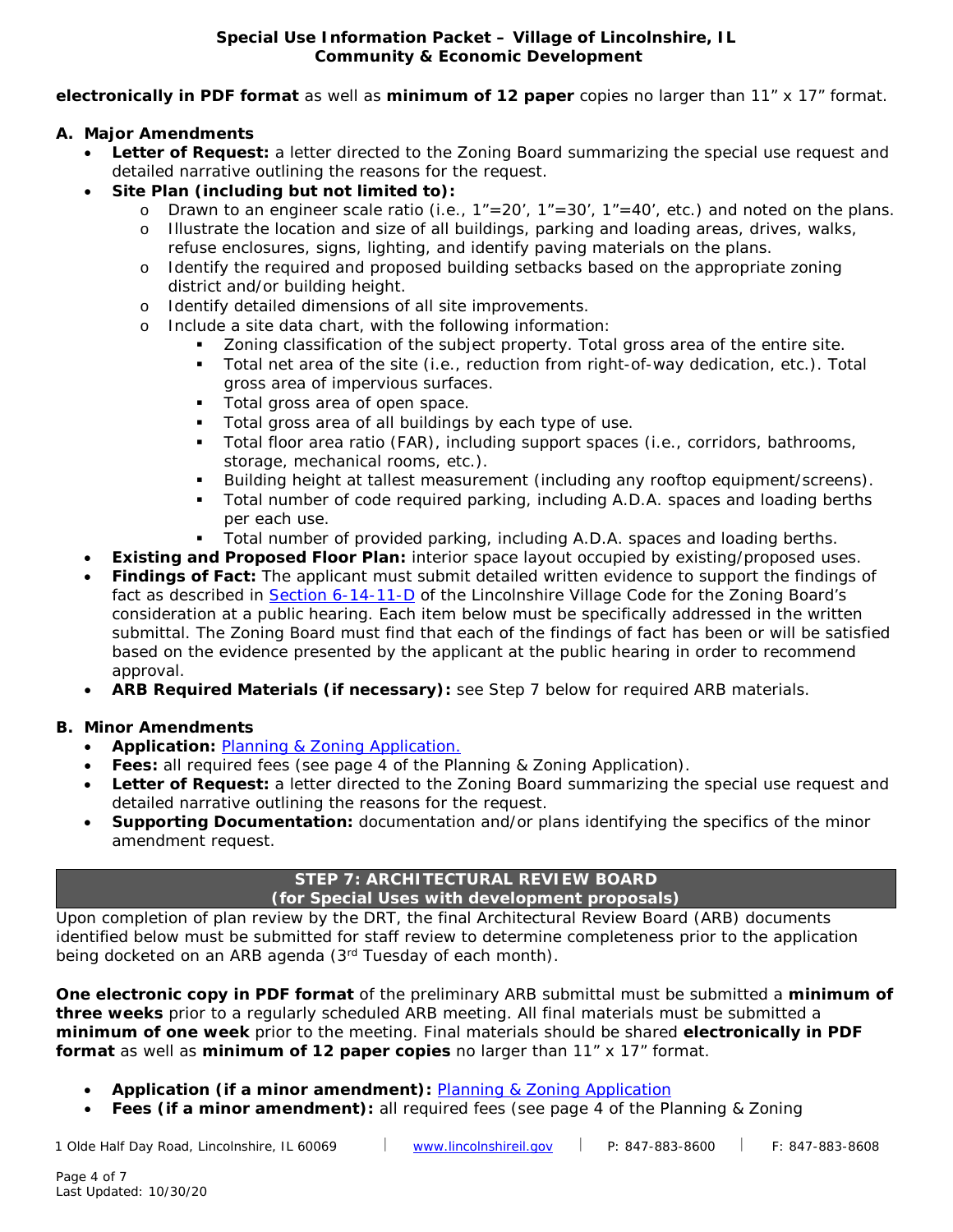Application).

- **Letter of Request:** a letter directed to the ARB summarizing the request and detailed narrative outlining the reasons for the request.
- *Colored Architectural Renderings (if necessary)*
- *Site Plan (including but not limited to):*
	- Drawn to an engineer scale ratio (i.e.,  $1"=20'$ ,  $1"=30'$ ,  $1"=40'$ , etc.) and noted on the plans.
	- o Illustrate the location and size of all buildings, parking and loading areas, drives, walks, refuse enclosures, signs, lighting, and identify paving materials on the plans.
	- o Identify the required and proposed building setbacks based on the appropriate zoning district and/or building height.
	- o Identify detailed dimensions of all site improvements.
	- Include a site data chart, with the following information:
		- Zoning classification of the subject property. Total gross area of the entire site.
		- Total net area of the site (i.e., reduction from right-of-way dedication, etc.). Total gross area of impervious surfaces.
		- **Total gross area of open space.**
		- Total gross area of all buildings by each type of use.
		- Total floor area ratio (FAR), including support spaces (i.e., corridors, bathrooms, storage, mechanical rooms, etc.).
		- Building height at tallest measurement (including any rooftop equipment/screens).
		- Total number of code required parking, including A.D.A. spaces and loading berths per each use.
		- Total number of provided parking, including A.D.A. spaces and loading berths.

#### • *Landscape Plan*

- o Landscape plan requirements can be found in [Section 13-2](https://www.lincolnshireil.gov/sitemedia/documents/quick_links/village-code/title-13/code1302.pdf) of the Lincolnshire Village Code.
- o For developments requiring storm water facilities, compliance with [Section 13-2-6](http://lincolnshireil.gov/sitemedia/documents/quick_links/village-code/title-13/code1302.pdf) of the Lincolnshire Village Code shall be provided that are specific to the design, construction/establishment, and maintenance plan of native plantings for storm water facilities.

#### • *Building Elevations*

- o Must be drawn to an engineer or architect scale ratio and noted on the plans.
- o Identify all proposed exterior building materials and colors for each building façade, and identify any special treatments such as reveals, patterns, dormers, bay windows, projections, or recessed portions of the façade, roof types, accent trims or panels, etc.
- o Material samples and paint colors must be submitted to CED staff prior to the scheduled meeting and will be retained through the village review process. The material samples will be returned upon the completion of the construction phase.

#### • *Exterior Equipment / Screening Plan*

- o Regulations for rooftop, wall, and ground mounted equipment screening are found in [Section 5-](http://lincolnshireil.gov/sitemedia/documents/quick_links/village-code/title-5/code0501.pdf) [1-10](http://lincolnshireil.gov/sitemedia/documents/quick_links/village-code/title-5/code0501.pdf) and [Section 6-15](https://www.lincolnshireil.gov/sitemedia/documents/quick_links/village-code/title-6/code0615.pdf) of the Lincolnshire Village Code.
- o The following information may be illustrated on the site plan or elevation drawings in place of a separate equipment screening plan, as appropriate:
	- Plan view drawing/detail illustrating the location and type of each rooftop/ground-mounted equipment along with the footprint of the equipment screening.
	- Identify proposed materials and colors for the equipment screening and special treatments.
	- Provide a building cross-section drawing/detail, which illustrates the height of all equipment screening extending at least six-inches (6") above the mechanical equipment.
	- A line-of-sight drawing, which illustrates the rooftop equipment and screening as viewed at eye-level from the adjacent roadways and parking lots, may be also requested.

#### • *Floor Plan(s)*

- o Illustrate the internal layout of uses in the building and identify each use in the structure.
- *Sign Plan(s)*
	- o Regulations pertaining to signage can be found in [Title 12 of the Lincolnshire Village Code.](http://lincolnshireil.gov/village-code)
	- o Indicate the location and sign type on the site plan and/or building elevations. Identify setback measurement from the nearest pavement edge for all ground-mounted signs.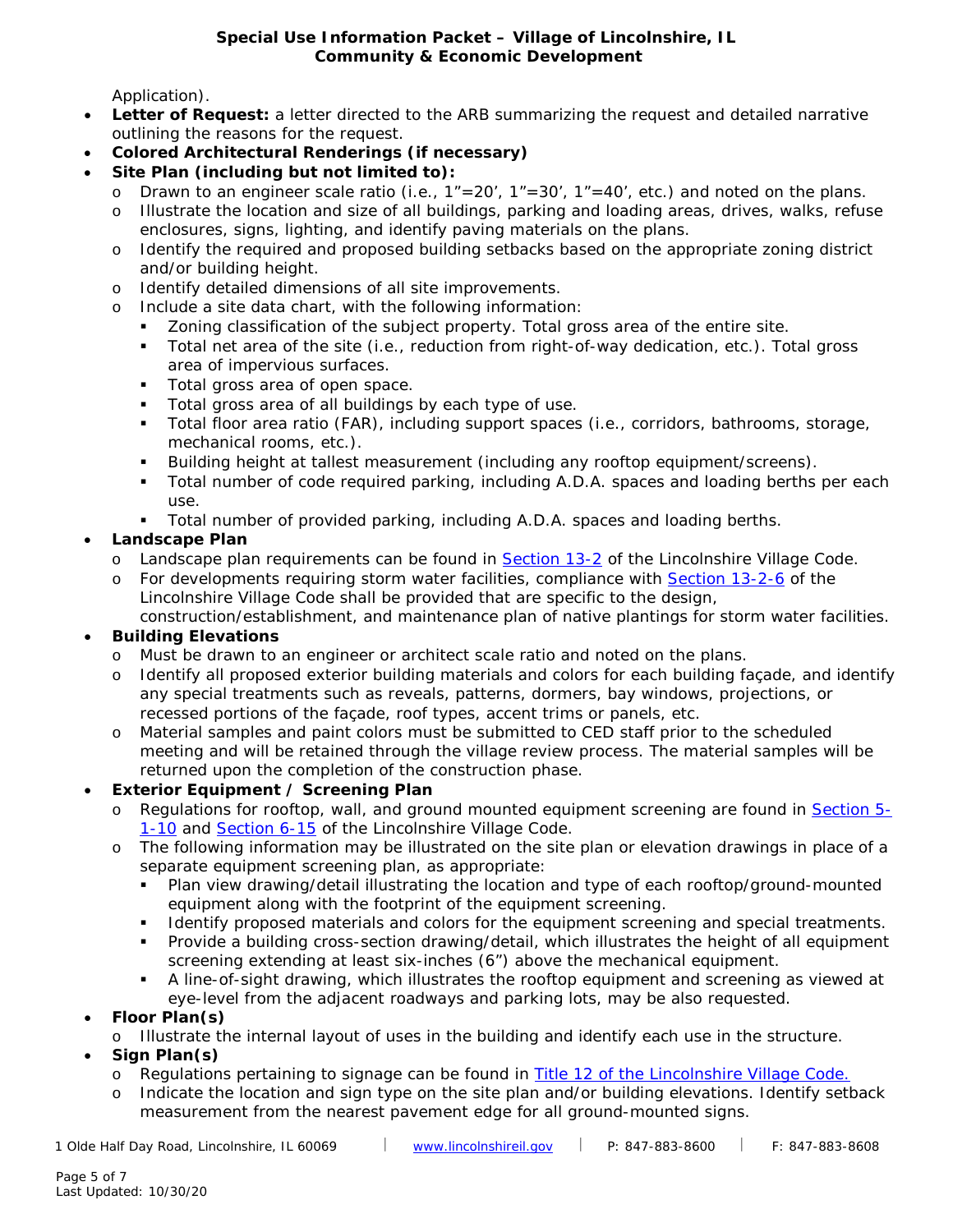- o Provide full color and dimensioned sign elevations (front and side views) for each sign, and also indicate materials, colors, sign area, and type of illumination.
- $\circ$  A landscape plan is required for all ground-mounted signs in compliance with [Section 12-8-1\(E\)](http://lincolnshireil.gov/sitemedia/documents/quick_links/village-code/title-12/code1208.pdf) of the Lincolnshire Village Code. All easements and adjacent utility structures in proximity to the ground sign must also be shown on the plan.
- o Provide manufacturer's catalogue cut sheets and finish color of all exterior lighting fixtures proposed.
- *Preliminary Civil Engineering Plans*
	- o Preliminary engineering plan requirements can be found in [Section 7-3-3](http://lincolnshireil.gov/sitemedia/documents/quick_links/village-code/title-7/code0703.pdf) of the Lincolnshire Village Code.
- *Photometric Lighting Plan*
	- o Regulations pertaining to outdoor lighting can be found in [Section 6-3-15 o](http://lincolnshireil.gov/sitemedia/documents/quick_links/village-code/title-6/code0603.pdf)f the Lincolnshire Village Code.
- *Site Amenities*
	- o Provide manufacturer's catalogue cut sheets of all site amenities and improvements (light fixtures, mailboxes, seating, fences or screens, fountains, trash receptacle, paving materials, etc.).

#### **STEP 8: COMMITTEE OF THE WHOLE – FIRST READING (for new Special Uses or major amendments)**

Upon receiving a recommendation from the Zoning Board (and the ARB, if applicable), the recommendation, findings of fact, and supporting documents will be forwarded to the Village Board during a Committee of the Whole meeting for final consideration. The Village Board will determine if the application will be placed on the Consent Agenda (for final decision) or the Regular Agenda (for additional consideration) of the next regularly scheduled Village Board meeting for final determination.

**One electronic copy in PDF format** of all the documents submitted to and recommended by the Zoning Board, along with an updated cover letter to the Mayor & Village Board of Trustees, must be submitted a **minimum of three weeks** prior to the scheduled Committee of the Whole meeting. Incomplete and/or late submittals are not accepted.

#### **STEP 9: VILLAGE BOARD – SECOND READING (for new Special Uses or major amendments)**

If the application is placed on the Consent Agenda, no further discussion will occur and the application will receive a final decision. If the application is placed on the Regular Agenda, additional discussion by the Village Board will occur and additional documentation may be required. Upon final approval from the Village Board, an electronic copy in PDF format of the final approved plans must be submitted to CED staff.

Upon approval, the Village will prepare the authorizing ordinance to contain a specific description of the Special Use request(s) along with any conditions, restrictions, or appropriate guarantees upon the establishment, location, and construction of the Special Use. Signature pages will be sent to the requestor(s) and property owner(s) for signing and must be returned to the Village to complete the ordinance. Once the authorizing ordinance is signed by the applicant and the Village, it will be recorded at Lake County Recorder of Deeds Office with a copy sent to the applicant.

#### **ADDITIONAL INFORMATION**

Full-size presentation boards and/or a computer presentation is recommended for each stage of review. If a computer presentation will be used, please inform the CED staff prior to the scheduled meeting to have it loaded in advance of the meeting.

An application may be continued to the next regularly scheduled meeting if further documentation or revisions are requested. As a result, the previously submitted application materials and the additional requested documents/revisions must be submitted in the same format and deadline as identified in this

1 Olde Half Day Road, Lincolnshire, IL 60069 | [www.lincolnshireil.gov](http://www.lincolnshireil.gov/) | P: 847-883-8600 | F: 847-883-8608